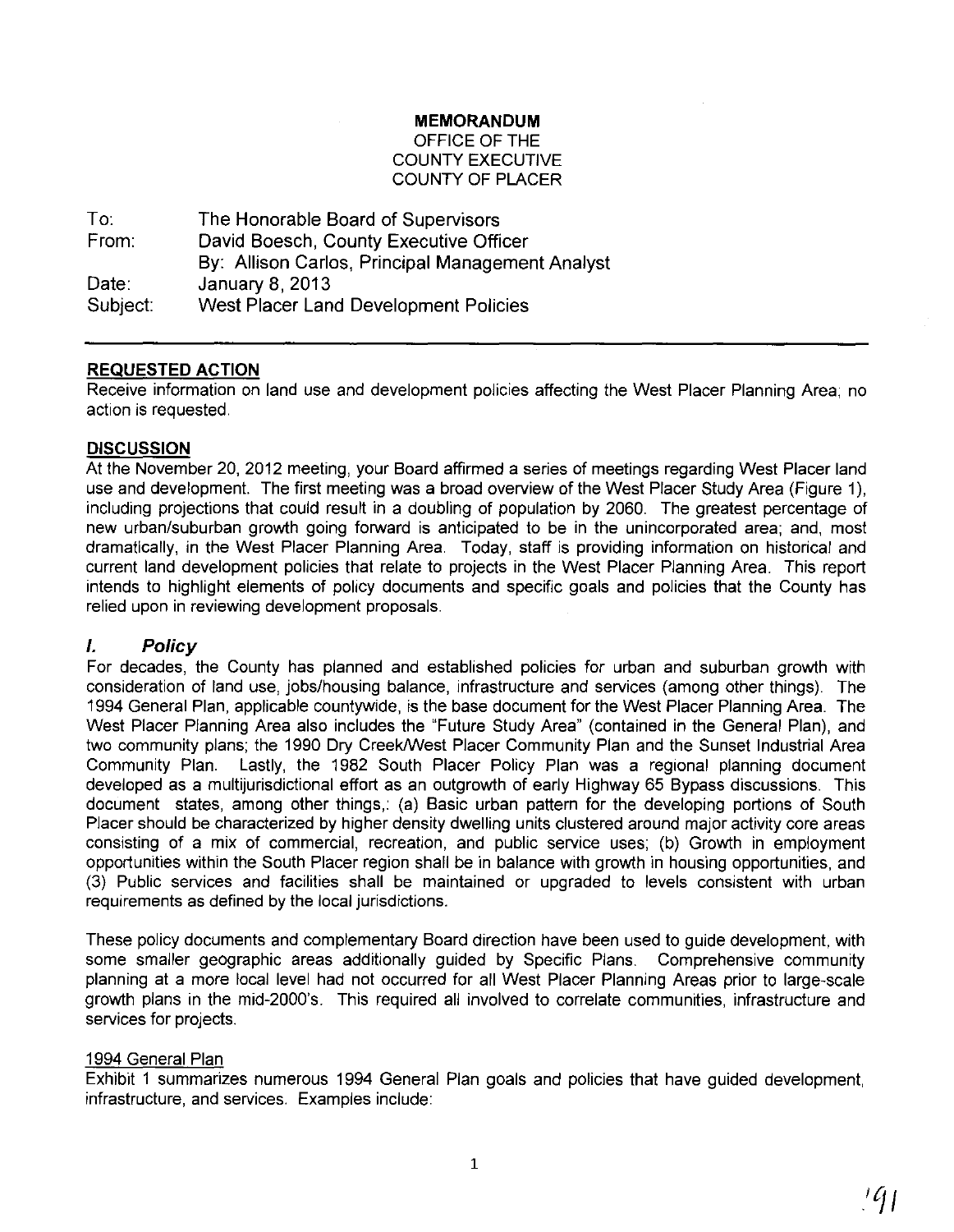- 1 A3: The County shall distinguish among urban, suburban, and rural areas to identify where County-wide development will be accommodated and where public infrastructure and services will be provided. This pattern shall promote the maintenance of separate and distinct communities.
- 1 A4: The County shall promote patterns of development that facilitate the efficient and timely provisions of urban infrastructure and services.
- IA5: The County shall not approve intensive forms of development or land divisions into parcels of 10 acres or less within any city's sphere of influence where that city's general plan calls ultimately for urban development except where the County General Plan or applicable Community Plan designates the area for urban development. The County shall inform cities in a timely manner when applications for development within their sphere of influence are filed with the County and shall consider the city's ultimate plans for the relevant area during project review.
- 1F: To designate adequately-sized, well-located areas for the development of public facilities to serve both community and regional needs.
- 4.A: Ensure the timely development of public facilities and the maintenance of specified service levels for these facilities.
- 4. B: Ensure that adopted facility and service standards are achieved and maintained through the use of equitable funding methods.

## 2005 Board Direction for Service Deliverv for New Development in West Placer Area

Given the more limited community-level master planning work previously completed for the West Placer Planning Area, and in order to bridge broader policy with very specific development proposals, confirmation of implementation approach was solicited. In 2005, the Board provided direction on urbanization and the provision of higher level urban-type services for the West Placer Planning Area. That direction, in addition to developer project descriptions, was used to inform planning level finance plans and development agreements for the specific plans approved within the geographic area.

## **II. Policy Implementation - Specific Plans**

A Specific Plan is a comprehensive planning and zoning document for a defined geographic area that establishes the land use, project design and directs how the development will occur over that specific land. The content of a specific plan can vary from project-to-project, but all specific plans must comply with Sections 65450 through 65457 of the Government Code. At a minimum, a specific plan must contain:

- 1. The distribution, location, and extent of the uses of land within the area
- 2. The proposed distribution, location, and extent (and intensity) of major components of public and private transportation, sewage, water, drainage, solid waste disposal, energy, and other essential facilities needed to support the land uses described in the plan
- 3. Standards and criteria by which development will proceed
- 4. A program of implementation measures including regulations, programs, public works projects, and financing measures necessary to carry out paragraphs (1), (2), and (3).
- 5. A statement of the relationship of the specific plan to the General Plan.

Between 2007 and 2009, three specific plans (Placer Vineyards, Regional University, and Riolo Vineyard) were approved within the West Placer Planning Area, resulting in an authorization to develop approximately 20,000 dwelling units, four million square feet of non-residential development, and one university campus site.

Requirements for the specific plans were derived from the 1990 Dry Creek West Placer Community Plan and the 1994 General Plan. The 1994 General Plan acknowledged that General Plan Amendments

2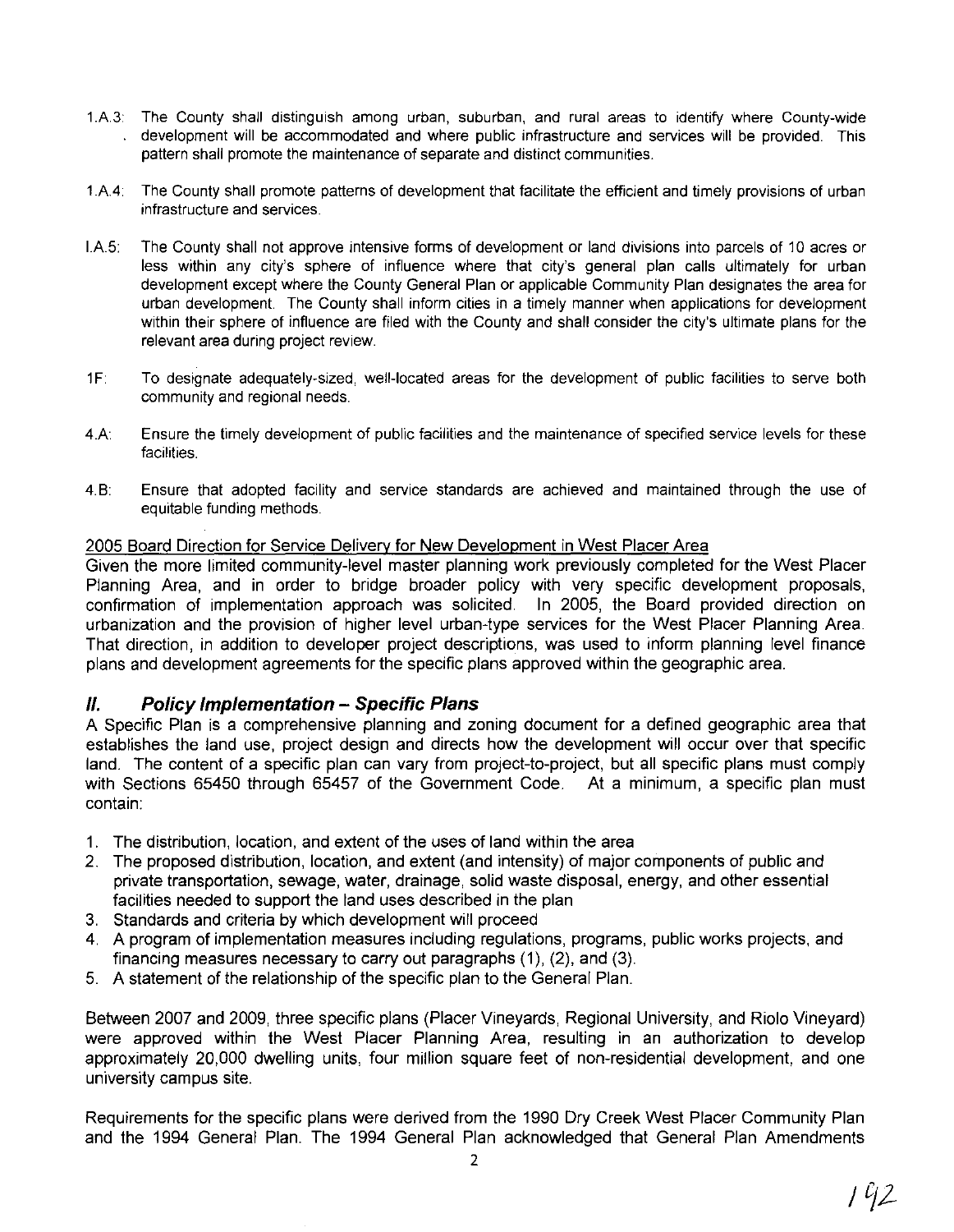(GPAs) would be necessary for urban development in the Future Study Area. The General Plan's policy (for the Future Study Area) called for the County to consider GPAs that designated areas for significant new growth only when development can be comprehensively planned according to an adopted specific plan and with proximity to transportation and transit systems (among other things). Further, prior to a GPA, the specific plans were required to demonstrate that the legal, financial, and practical ability to provide a full range of public services exists and that there is adequate water, sewer capacity, and distribution/collection systems.

**Regional University** prepared a specific plan consistent with the 1994 General Plan as it is located in the Future Study Area referenced above. For **Placer Vineyards,** the Dry Creek West Placer Community Plan was amended to designate specific land uses and design requirements (e.g., inclusion of a Town Center). **Riolo Vineyards** was required to prepare a specific plan based upon the zoning that was adopted in 1990 with the Dry Creek Community Plan. Riolo Vineyards has a Development Reserve (-DR) zoning designation as the County deemed the area warranted planning as a distinct unit because of the size of the area, the unique geographic setting as discussed in the Dry Creek Community Plan, and the need for substantive planning for infrastructure.

The policy framework for the Placer Vineyards and Regional University Specific Plan projects supported higher density development with transportation networks, transit, community identity, jobs/housing balance, commercial, open space and recreation, and public services and facilities fair share funding. The policy and zoning framework for the Riolo Vineyard Specific Plan was largely in recognition of the unique characteristics of the project area. The land use designation of Low Density Residential provides for a maximum of two dwelling units/acre, and the project is not approved at the same densities of Placer Vineyards and Regional University.

## **111. Policy Implementation - Development Agreements**

Development Agreements (DA) were approved for each of the three specific plans referenced above. The DAs define a comprehensive set of rules and policy objectives to govern the development as it is implemented. These agreements are authorized by California Government Code Section 65864 et seq. and Section 17.58.210 of the Placer County Zoning Ordinance. The approved DAs also provide the property owner with certain vested development rights.

For the specific plans under discussion, the DA benefits to the developers are significant. The County agreed to vesting rights for the term of the DA. This is a substantial benefit to the developers in terms of assurances that the development can proceed as the property owners anticipated. In exchange, the DA sets forth property owners' specific obligations relating to assurances to the County regarding policy implementation, such as: infrastructure construction; limitation of financial risk to the County with these substantial projects; suitable facility and services timing; funding for ongoing public services; and other obligations.

## **Emerging Policy Issues**

At the time the Board approved the specific plans, the financial burden imposed on projects was discussed extensively, as the projected infrastructure and services costs were substantial. Key components within DAs included private sector construction of public facilities while minimizing financial risk to the County. For example, Placer Vineyards has construction obligations triggered with building permits and the developers' construction of infrastructure. Further, a development group would administer the fee program internally, given the multiple owners.

As project proponents are preparing for project implementation, strategies for delivering projects are emerging. Some developers have discussed with staff various concepts, including but not limited to: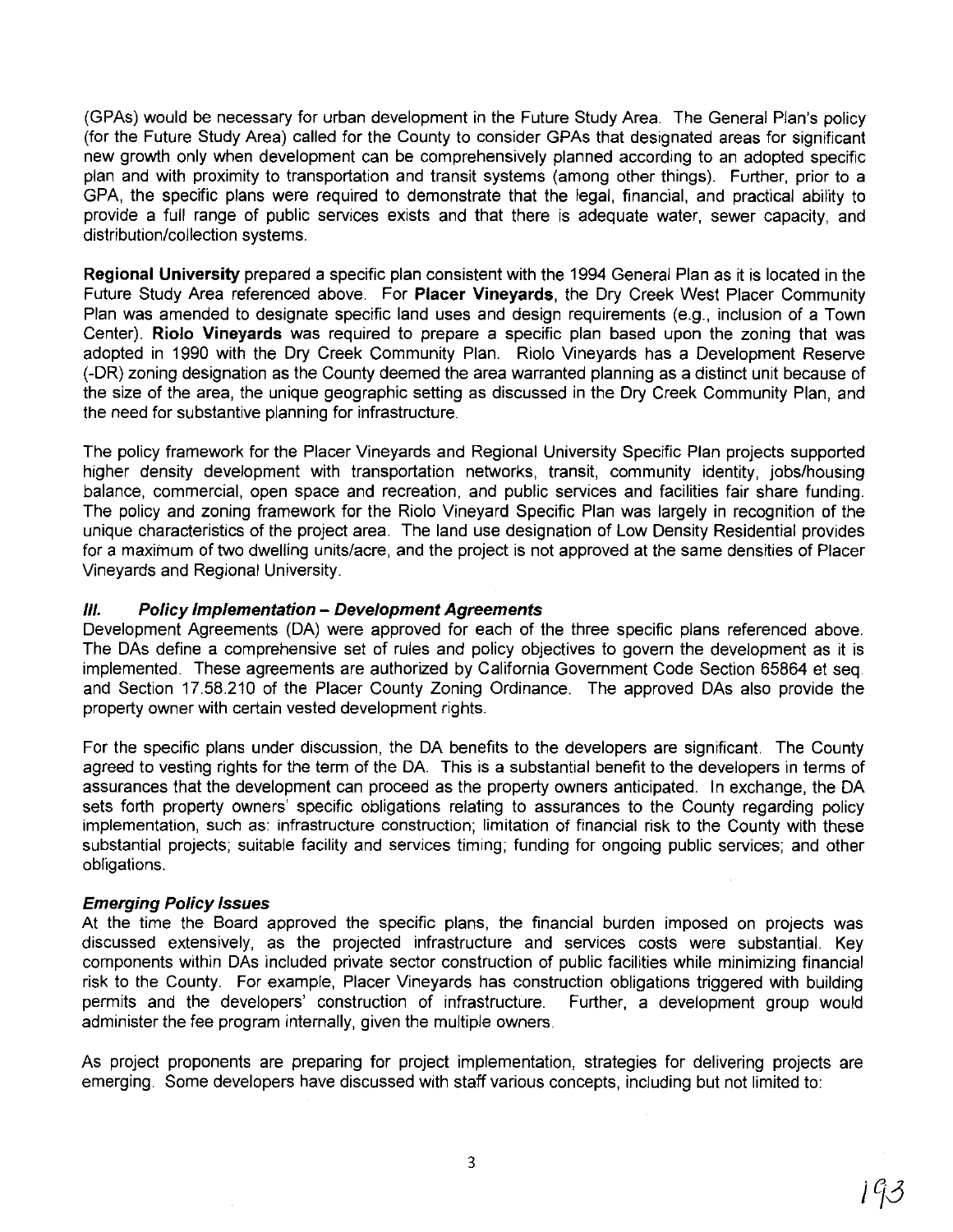- Shift of public facility construction responsibility and administration from project owner to the County
- Shift required improvements to later in the project life
- Reduction and/or elimination of specific land uses
- Deletion of the financing policy that prioritizes services financing over infrastructure
- Proposing a second Community Facilities District which would occur at a point in time beyond the life of the existing DA

To date, these changes have been discussed in the context of information exchange and preliminary negotiations. No formal application has been received with a proposal to change a DA, specific plan or other project entitlement for any of the three specific plans discussed in this report. However, Riolo Vineyard owners have discussed their preference to be considered as a standard residential subdivision, with a fee structure similar to standard subdivisions in the area; and Placer Vineyards has met with County staff to begin discussions along the lines outlined above.

## **CONCLUSION**

This report was intended to provide your Board with policy detail regarding the three specific plans in the West Placer Planning Area. No specific action is requested, but staff can receive any comments in preparation for subsequent workshops. Unless otherwise directed, the County Executive Office and departments with land development responsibility will return with workshops on West Placer Area Development as follows

#### February 2013

Service levels, land development costs, and potential fiscal implications.

## March 2013

Options and recommendations regarding service delivery levels and costs for West Placer projects.

If individual projects desire to modify their current entitlements, staff recommends each project submit a formal application to amend those entitlements. Modifications could include changes to finance plans, development agreements, specific plans, and possibly the supporting environmental documents.

## **FISCAL**

This item will require staff time and intermittent use of consultants. To the extent specific projects are addressed, consistent with typical approaches, direct charges to developers would in part offset costs. To date, this work effort has required use of the General Fund dollars.

Attachments: Figure 1 West Placer Study Area and Planning Area Exhibit 1 General Plan Policies - Excerpts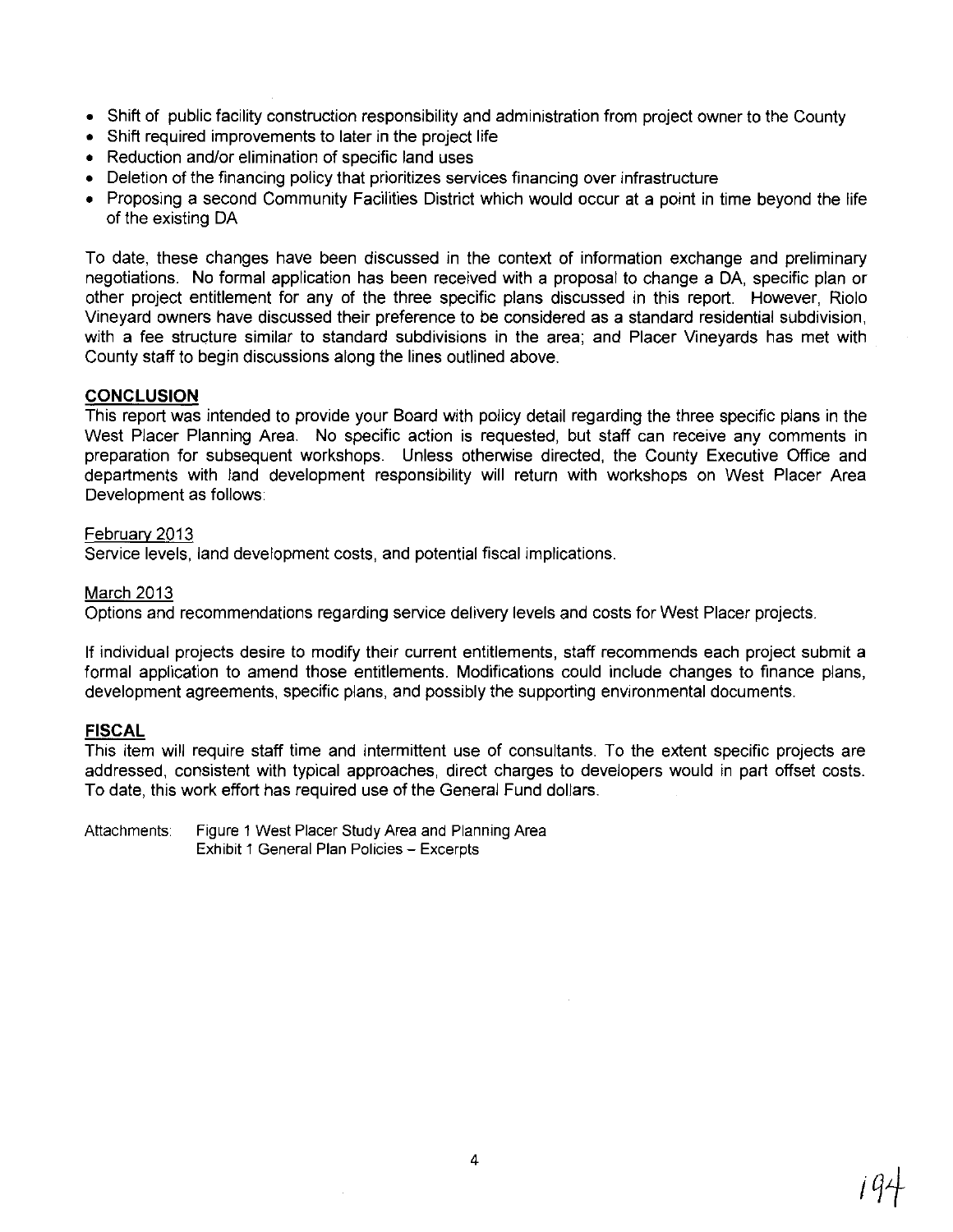Figure 1

# **West Placer Study Area**



West Placer Planning Area (Unincorporated territory only within circle)

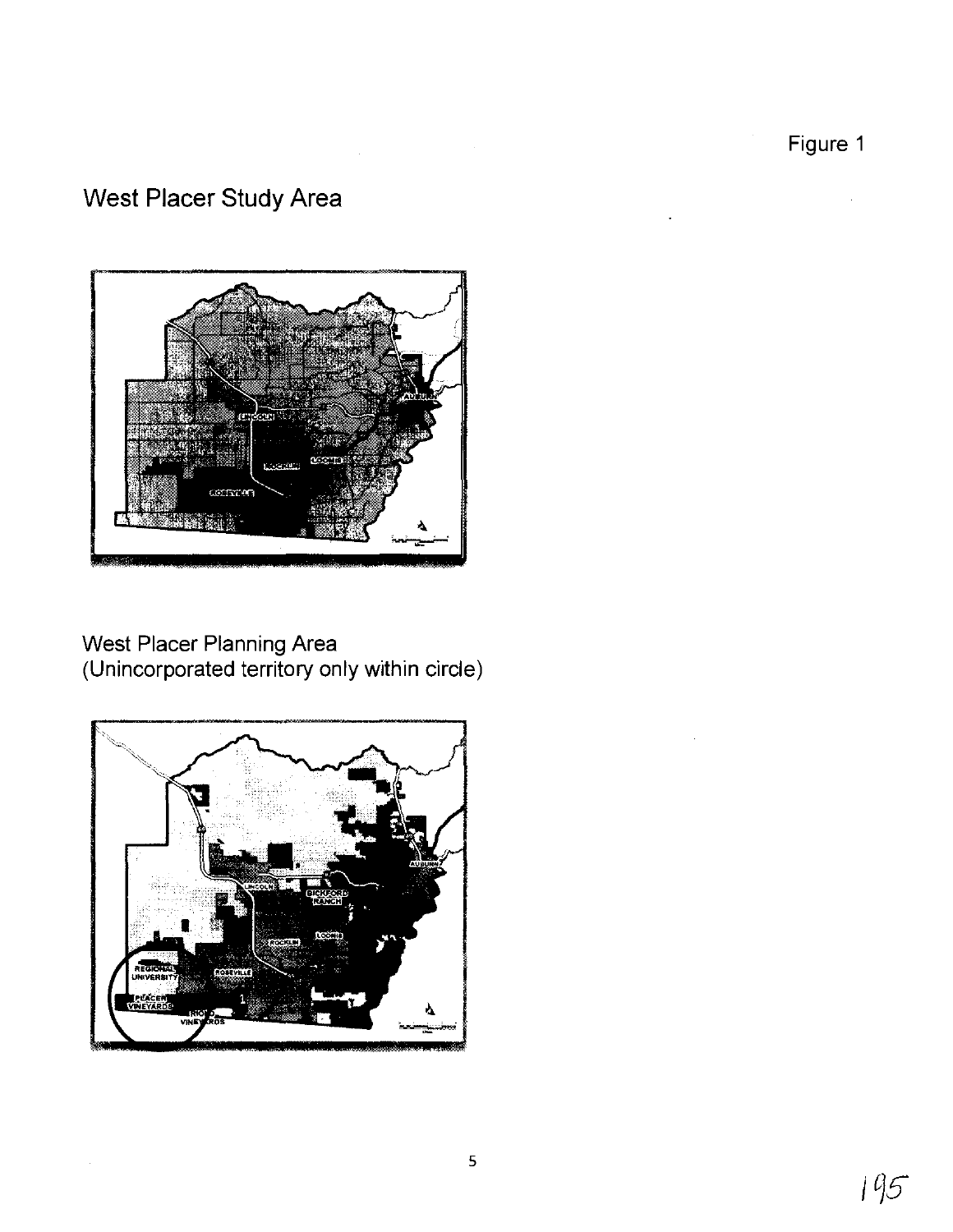Exhibit 1

## 1994 General Plan Goals and Policies - Excerpts

#### LAND USE GOALS AND POLICIES MISCELLANEOUS

- 1.A 3 The County shalt distinguish among urban, suburban, and rural areas to identify where development will be accommodated and where public infrastructure and services will be provided, This pattern shall promote the maintenance of separate and distinct communities
- 1 A4 The County shall promote patterns of development that facilitate the efficient and timely provisions of urban infrastructure and services.
- 1.IA 5 The County shall not approved intenSive forms of development or land divisions into parcels of 10 acres or less within any city's sphere of influence where that city's general plan calls ultimately for urban development except where the County General Plan or applicable Community Plan designates the area for urban development. The County shall inform cities in a timely manner when applications for development within their sphere of influence are filed with the County and shall consider the city's ultimate plans for the relevant area during project review.
- 1.6.5. The County shall require residential project design to reflect and consider natural features, noise exposure of residents, visibility of structures, circulation, access, and the relationship of the project to surrounding areas. Residential densities and lot patterns will be determined by these and other factors. As a result, the maximum density specified by General Plan designations or zoning far a given parcel of land may not be realized.
- 1.G: To designate land for and promote the development and expansion of public and private recreational facilities to serve the needs of residents and visitors.

#### PUBLIC AND QUASI-PUBLIC FACILITIES, INFRASTRUCTURE GOAL AND POLICIES

- 1.F: To designate adequately-sized, well-located areas for the develop public facilities to serve both community and regional needs.
- 4.A.1. Where new development requires the construction of new public facilities, the new development shall fund its fair share of the construction. The County shall require dedication of land within newly developing areas for public facilities, where necessary
- 4.A.2 The County shall ensure through the development review process that adequate public facilities and services are available to serve new development. The County shall not approve new development where existing facilities are inadequate unless the following conditions are met:
	- a. The applicant can demonstrate that all necessary public facilities will be installed or adequately financed(through fees or other means); and
	- b. The facilities improvements are consistent with applicable facility plans approved by the County or with agency plans where the County is a participant.
- 4.A.3. The County shall require that new urban development is planned and developed according to urban facility standards
- 4.A.4 The County shall requi4re proposed new development in identified underground conversion districts and along scenic corridors to underground utility lines on and adjacent to the site of proposed development or, when this is infeasible, to contribute funding for future undergrounding
- 4.A.5 The County shall ensure that library facilities are provided to current and future residents in the unincorporated area. The County shall also require new development to fund its fair share of library facilities.

19 b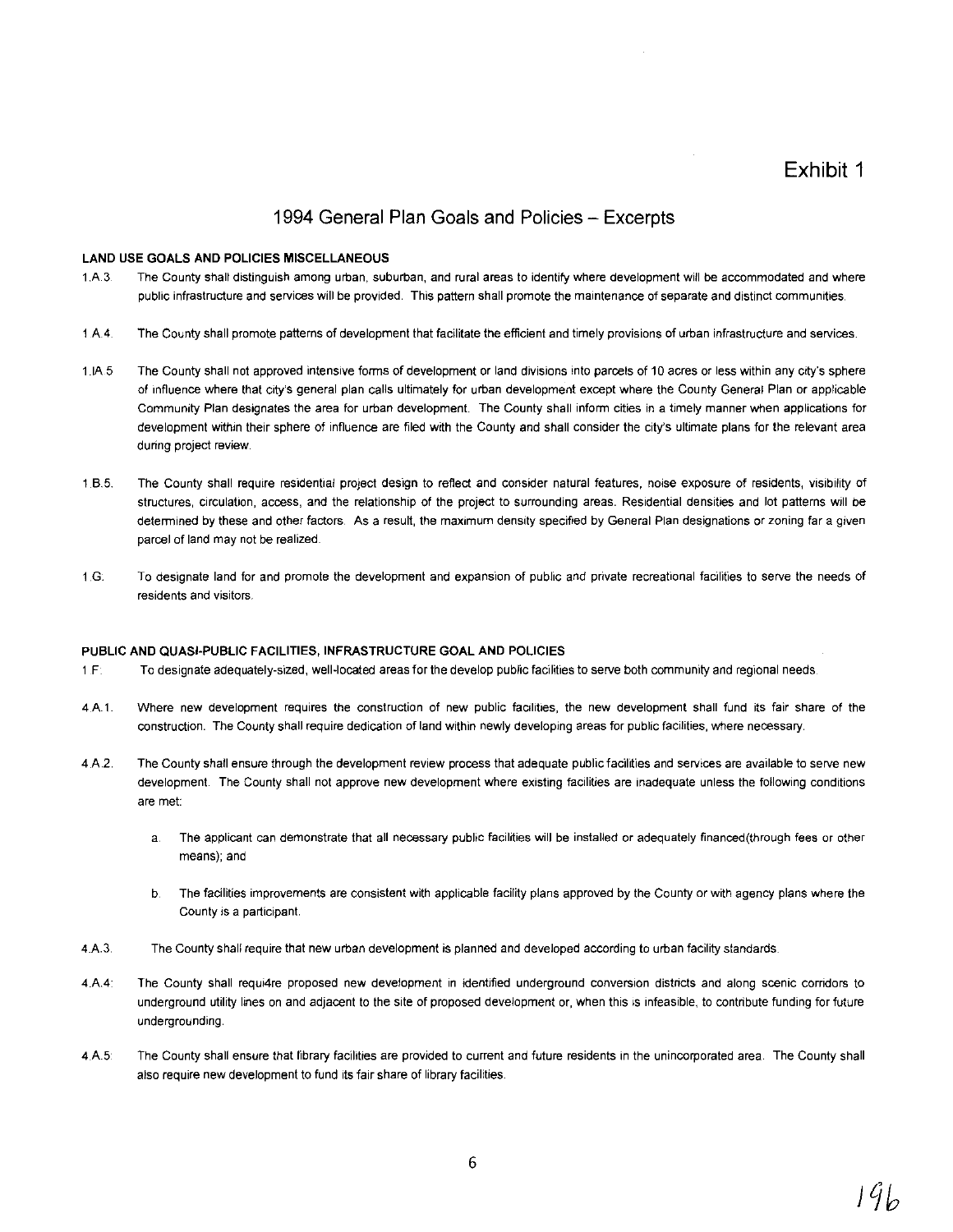#### PUBLIC RECREATION AND PARKS GOALS

5.A: To develop and maintain a system of conveniently-located, properly-designed parks and recreational facilities to serve the needs of present and future residents, employees, and visitors.

Private Recreational Facilities and Opportunities Goal

5,8: To encourage development of private recreational facilities.

#### JOBS-HOUSING BALANCE GOAL

1.M: To work toward a jobs-housing balance.

#### TRANSPORTATION AND CIRCULATION - STREETS AND HIGHWAYS GOALS AND POLICIES

- 3.A: To provide for the long-range planning and development of the county's roadway system to ensure the safe and efficient movement of people and goods
- 3.A.9. The County shall work with neighboring jurisdictions to provide acceptable and compatible levels of service and joint funding on the roadways may occur on the circulation network in the Cities and the unincorporated areas.
- 3.A 12. The County shall require an analysis of the effects of traffic from all land development projects Each such project shall construct improvements necessary to mitigate the effects of traffic from the project. Such improvements may include a fair share of improvements that provide benefits to others.
- 3.A 13 The County shall secure financing in a timely manner for all components of the transportation system to achieve and maintain adopted level of service standards.
- 3.A 14 The County shall assess fees on new development sufficient to cover the fair share portion of that development's impacts on the local and regional transportation system. Exceptions may be made when new development generates significant public benefits (e.g., low income housing, needed health facilities) and when alternative sources of funding can be identified to offset foregone revenues.

#### INFRASTRUCTURE AND SERVICES GOALS AND POLICIES

- 4.8 To ensure that adopted facility and service standards are achieved and maintamed through the use of equitable funding methods.
- 4.8.1 The County shall require that new development pay for its fair share of the cost of all existing facilities it uses based on the demand for these facilities attributable to the new development; exceptions may be made when new development generates significant public benefits (e.g., low income housing, needed health facilities) and when alternative sources of funding can be identified to offset foregone revenues
- 4.8.2. The County shall require that new development pay the cost of upgrading existing public facilities or construction of new facilities that are needed to serve the new development; exceptions may be made when new development generates Significant public benefits (e.g. low income housing, needed health facilities) and when alternative sources of funding can be identified to offset foregone revenues
- 4.8.3. The County shall require, to the extent legally possible, that new development pay the cost of providing public services that are needed to serve the new development; exceptions may be made when new development generates significant public benefits (e.g., low income housing, needed health facilities) and when alternative sources of funding can be identified to offset foregone revenues. This includes working with the cities to require new development within city limits to mitigate impacts on countywide facilities and services.
- 4.8.4 The County shall seek broad-based funding sources for public facilities and services that benefit current and future residents of the county
- 4.8.5. When adopting, amending, and imposing fees and developer exactions, the County shall consider the effects of such fees and exactions on project economics and the County's development goals, and for residential development, housing affordability. This consideration shall recognize any increase in the value of property resulting from County-granted entitlements, including the redesignation of agricultural land for development